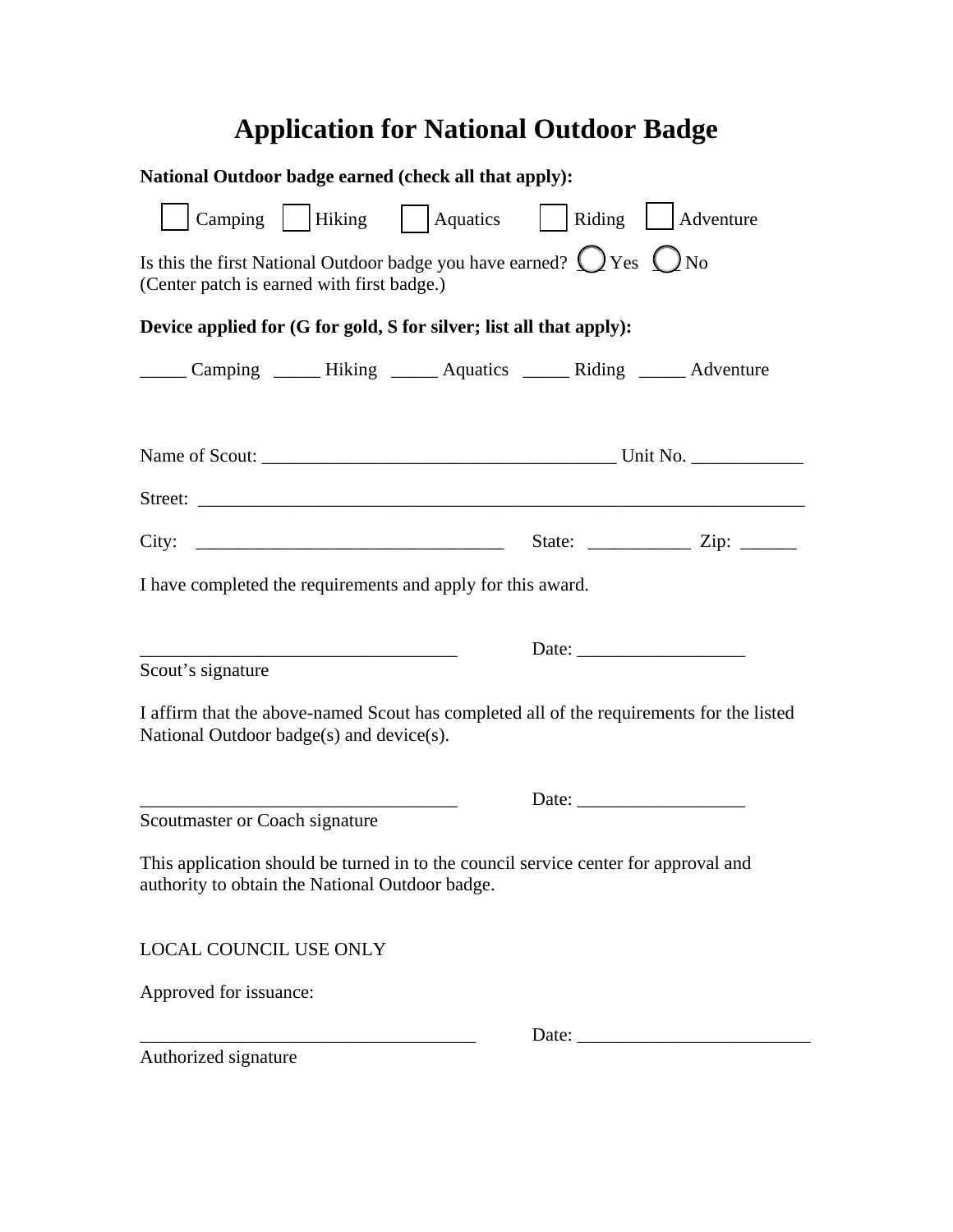## **Application for NATIONAL MEDAL FOR OUTDOOR ACHIEVEMENT**

|                | Scout's address:                                                                                                |                                         |  |
|----------------|-----------------------------------------------------------------------------------------------------------------|-----------------------------------------|--|
|                |                                                                                                                 |                                         |  |
|                |                                                                                                                 |                                         |  |
|                | <b>National Medal for Outdoor Achievement Requirement</b>                                                       | <b>Date Completed/Leader's Initials</b> |  |
| $\mathbf{1}$ . | Earn the First Class rank.                                                                                      | $\overline{\phantom{a}}$                |  |
| 2.             | Earn the National Outdoor Badge for Camping with a silver device.                                               |                                         |  |
| 3.             | Earn any two additional National Outdoor badges, each with two<br>gold devices.                                 |                                         |  |
|                |                                                                                                                 |                                         |  |
| 4.             | Earn the following merit badges: Backpacking, Emergency<br>Preparedness, Nature, and Wilderness Survival.       |                                         |  |
|                | in a communication of the communication of the communication of the communication of the communication of the c |                                         |  |

- 5. Complete a 16-hour course in Wilderness First Aid from the Amer Red Cross, Wilderness Medical Institute, or other recognized prov
- 6. Become a Leave No Trace Trainer by completing the 16-hour train course from a recognized Leave No Trace Master Educator.
- 7. Plan and lead, with the approval of your unit leader, an outing for troop, team, patrol, or squad in two of the following activity areas: hiking and backpacking, aquatic activities, or riding. Include in ea outing a service element addressing recreational impacts resulting from that type of activity. With the approval of your unit leader, y may plan and lead the outings for another Cub Scout pack, Boy Sc troop, Varsity Scout team, Sea Scout ship, or Venturing crew.
- 8. Complete at least one of the following: a. Plan and lead, with the approval of your unit leader, an adventure activity identified in the National Outdoor Badge for Adventu for your troop, team, patrol, or squad.
	- b. Successfully complete a season on a council summer camp staff in an outdoor area, such as aquatics, Scoutcraft, nature/environment, climbing, or COPE.

| e.     |                                                                                                                       |
|--------|-----------------------------------------------------------------------------------------------------------------------|
|        |                                                                                                                       |
|        |                                                                                                                       |
|        |                                                                                                                       |
|        |                                                                                                                       |
|        | $\mathcal{L} = \mathcal{L} \mathcal{L} = \mathcal{L} \mathcal{L}$                                                     |
|        |                                                                                                                       |
|        |                                                                                                                       |
|        | <u> 1990 - Jan Stein Barbara, politik e</u> ta provincia eta politikaria eta politikaria eta politikaria eta politika |
| rican  |                                                                                                                       |
| vider. |                                                                                                                       |
|        |                                                                                                                       |
| ning   |                                                                                                                       |
|        |                                                                                                                       |
|        |                                                                                                                       |
| your   |                                                                                                                       |
| ÷      |                                                                                                                       |
| ıch    |                                                                                                                       |
|        |                                                                                                                       |
| 'ou    |                                                                                                                       |
| cout   |                                                                                                                       |
|        |                                                                                                                       |
|        | Option selected: $\begin{bmatrix} a_1 \\ a_2 \end{bmatrix}$ b;                                                        |
| nture  |                                                                                                                       |
| ure    |                                                                                                                       |
|        |                                                                                                                       |
|        |                                                                                                                       |
|        |                                                                                                                       |
|        |                                                                                                                       |
|        |                                                                                                                       |